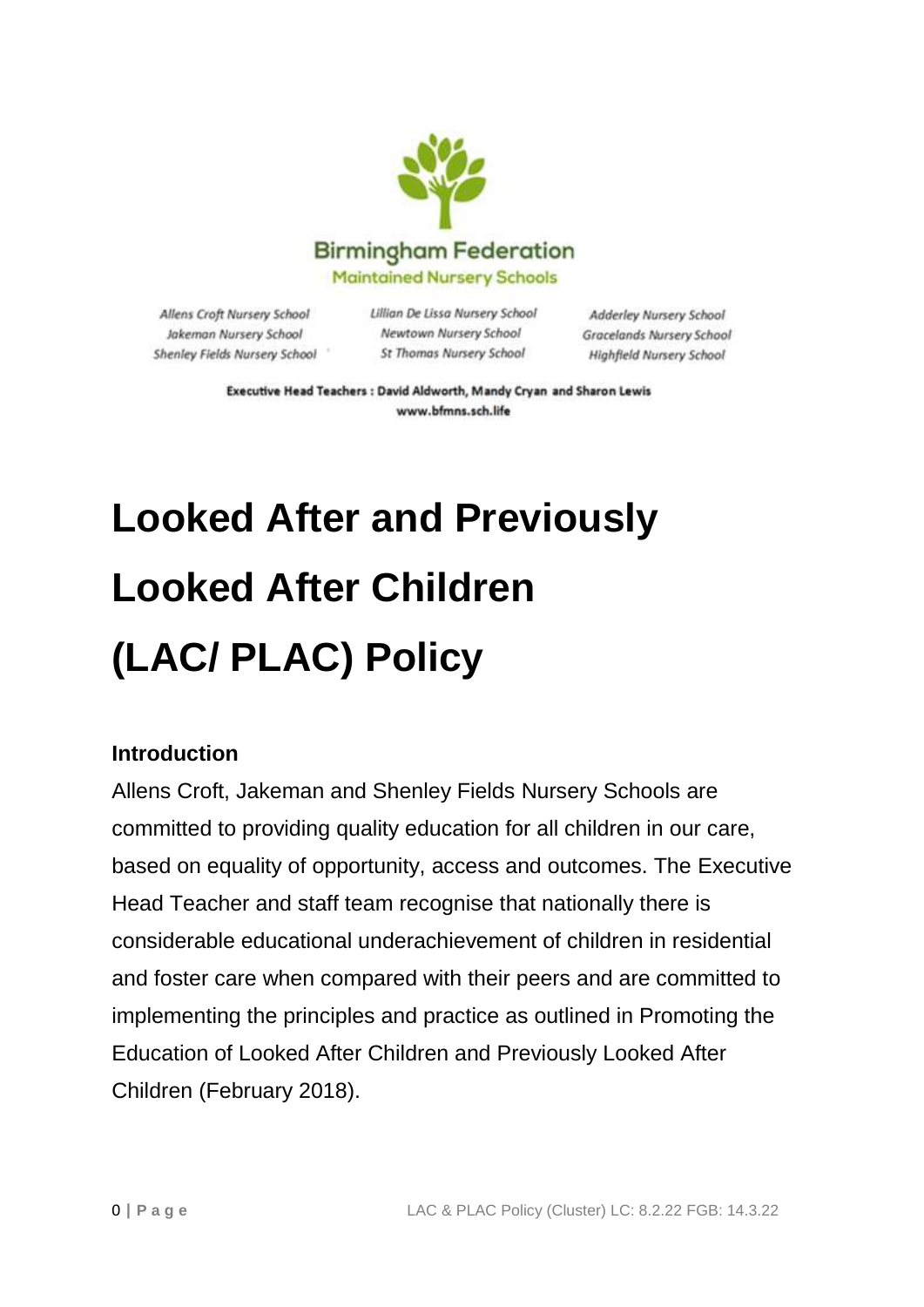The Children and Social Work Act 2017 established 7 corporate parenting principles which must be applied: (instead of above?)

- to act in the best interest and promote the physical and mental health and well-being of children.
- To encourage children to express their views, wishes and feelings.
- To take into account the views, wishes and feelings of children.
- To help children gain access to and make the best use of services provided by the local authority and its relevant partners
- To promote high aspirations and seek to secure the best outcomes for children.
- For children to be safe and for stability in their home lives, relationships and education.
- To prepare those children for adulthood and independent living.

The Guidance February 2018 introduced 3 key measures in order to improve multi-agency co-ordination and improve educational life chances for children in care:

- Designate Teachers for every school;
- Personal Education Plans for all children in public care. Now in a digital format E-PEP's from Jan 2015
- Previously looked-after children, understand the importance of involving the child's parents or guardians in decisions affecting their child's education, and be a contact for parents or guardians who want advice or have concerns about their child's progress at school.

### **Transfer out of care**

When children cease to be looked-after, their educational needs are unlikely to have changed significantly simply because their care status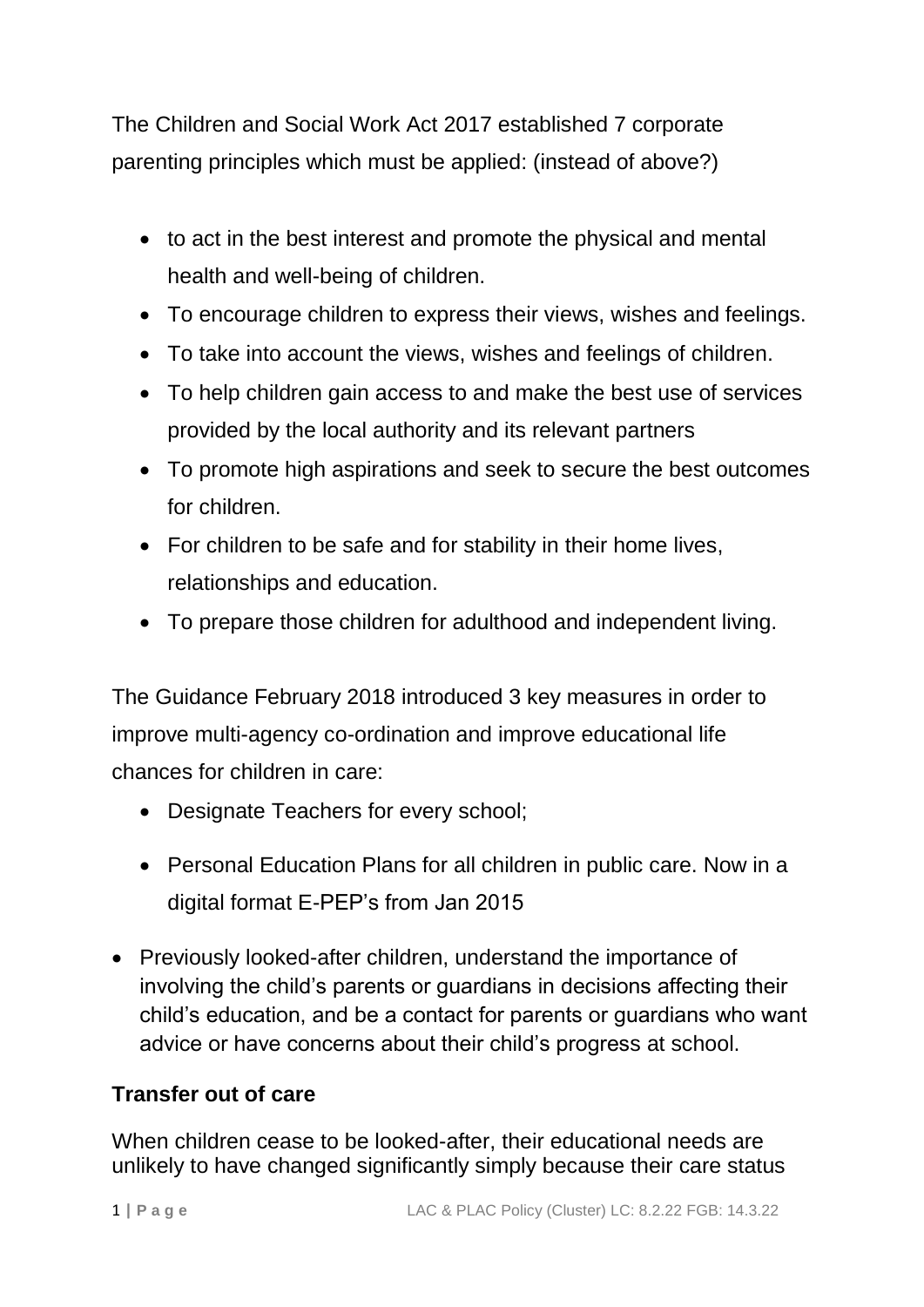has changed. Although they will no longer be required to have a PEP, designated teachers will wish to consider what is best for continuity and meeting the child's educational needs. This will particularly apply to those who leave care through adoption, Special Guardianship or a Child Arrangements Order, where the designated teacher has a duty to promote their educational attainment. As part of this, designated teachers should maintain links with VSHs who must make advice and information available to them for the purposes of promoting the educational achievement of this group of previously looked-after children.

The Executive Head Teacher is committed to ensuring that Designated Teachers and staff are enabled to carry out their responsibilities effectively.

#### UNICEF Rights Respecting School

**Article 20 (Children deprived of family environment):** Children who cannot be looked after by their own family have a right to special care and must be looked after properly, by people who respect their ethnic group, religion, culture and language.

**Article 21 (Adoption):** Children have the right to care and protection if they are adopted or in foster care. The first concern must be what is best for them. The same rules should apply whether they are adopted in the country where they were born, or if they are taken to live in another country.

### **Roles and Responsibilities of the Designated Teacher**

The Designated Teacher should:

- Be an advocate for children in public care;
- Has the responsibility to promote the educational achievement of looked after children.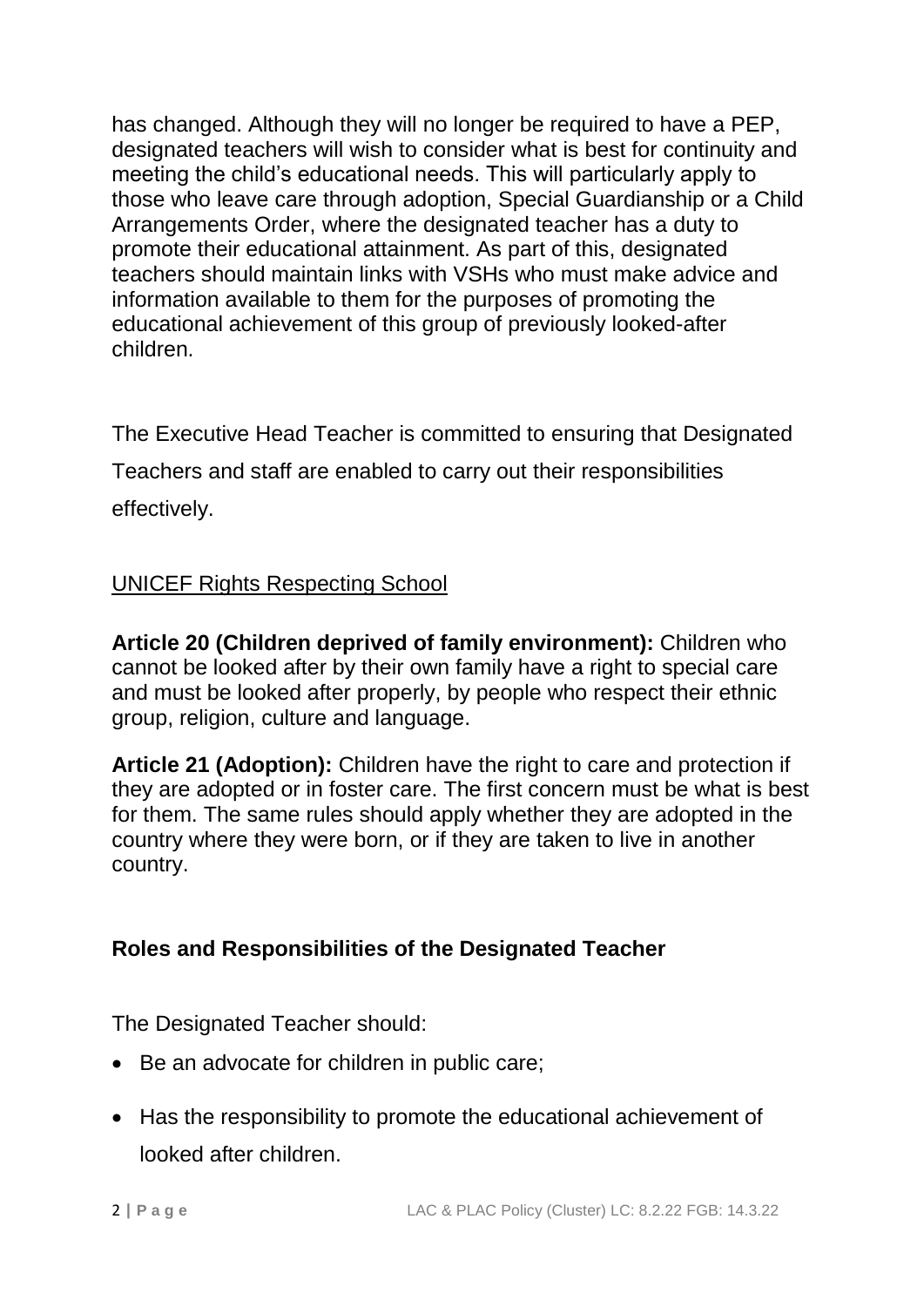- Update Governing Body termly.
- Our schools have a Designated Governor for LAC children and Previously Looked After Children;

The designated teachers for Lac and PLAC are:

**Allens Croft Nursery School: Laura O'Neil (Head of School)**

**Jakeman Nursery School: David Aldworth (Executive Head Teacher) with daily responsibility designated to Janine Maidment (Nursery Manager)**

**Shenley Fields Nursery School: Louise Shepherd (Head of School)**

**Our named governor for LAC and PLAC is: Jade Fawns**

- When new to the either school, ensure a smooth and welcoming induction for the child and carer and note any specific requirements,
- Ensure that a Personal Education Plan is completed as soon as possible (within 10 days of their becoming looked after, wherever they are placed). This should be prepared with the child and the carer, in liaison with the social worker/ LACES and other relevant support workers/agencies, and can be linked to the Care Plan meetings where in place. Where appropriate the PEP should take account of any Individual Education Plan (IEP), EHCP, Individual Behaviour Plan (IBP), career plan or any other relevant plans. The PEP should inform and be reviewed concurrently with the Care Plan,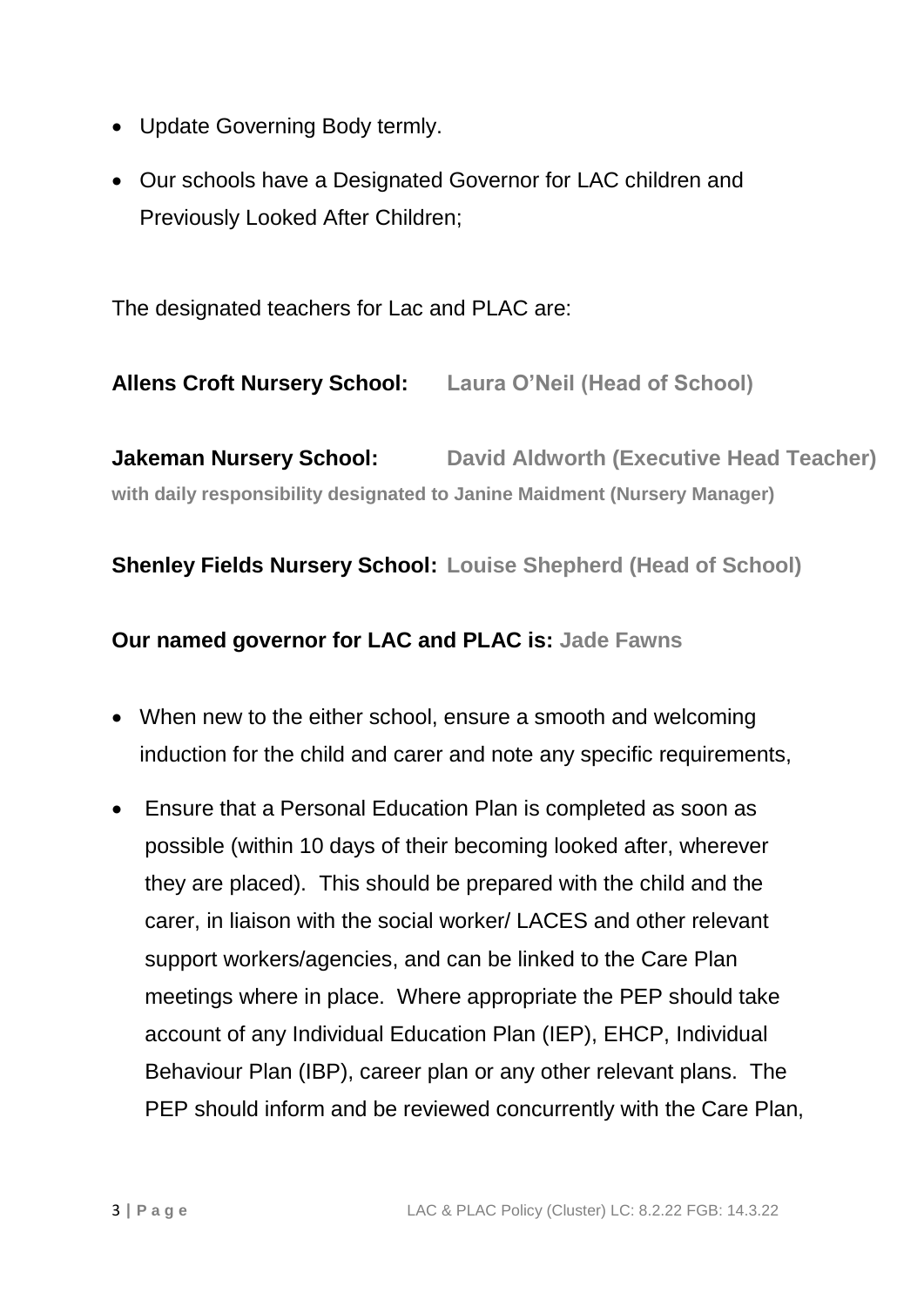i.e., within 28 days, 3 months and 6 months and at least every 6 months; each school term.

- Keep PEPs and other records up to date, particularly in time to inform review meetings;
- By the end of the third month in care, ensure baseline assessment form is completed and returned to LACES.
- Ensure that each child in public care has an identified member of staff that they can talk to (this should be based on the child's wishes and may not necessarily be the Designated Teacher);
- Co-ordinate support for the child in either of our schools and liaise with other professionals and carers as necessary;
- Ensure staff receive relevant information and training and act as an adviser to staff;
- Ensure confidentiality for individual children and only share personal information on a need to know basis;
- Provide written information to assist planning/review meetings and ensure attendance as far as possible;
- Ensure that the child and carer(s) receive early notification of meetings, parents' evenings and other events and that communication remains regular and positive. The home-school partnership may be adapted to take into account any specific points around communication, transport arrangements and consent signatures;
- Encourage children in public care to participate in extra-curricular activities and out of hours learning, where feasible;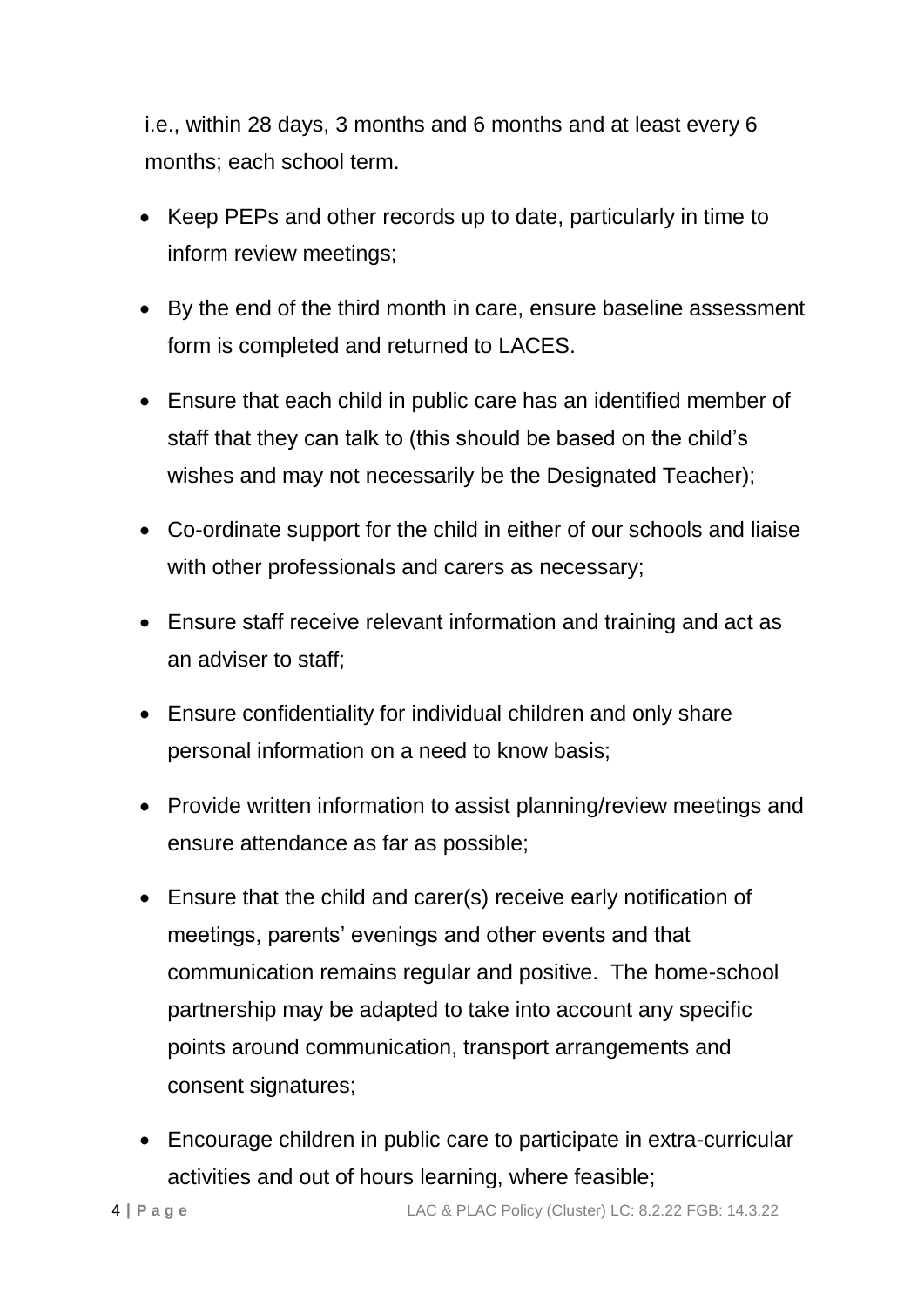- Ensure speedy transfer of information between individuals and other relevant agencies and to a new Centre if and when the child transfers;
- Seek urgent meetings with relevant parties where the child is experiencing difficulties and/or is in danger of being excluded.

### **Roles and Responsibilities of all staff**

- Ensure that any child in public care is supported sensitively and that confidentiality is maintained;
- Be familiar with the guidance on children in public care and respond appropriately to requests for information to support the completion of PEPs and other documentation needed as part of review meetings;
- Respond positively to a child in public care's request to be the named person that they can talk to when they feel it is necessary;
- Contribute to the Designated Teacher's requests for information on educational attainment and needs as appropriate;
- As with all children, ensure that no child in public care is stigmatised in any way;
- Provide a supportive climate to enable a child in public care to achieve stability within the Centre setting;
- As with all children, have high aspirations for the educational and personal achievement of children in public acre;
- Positively promote the self-esteem of children in public care.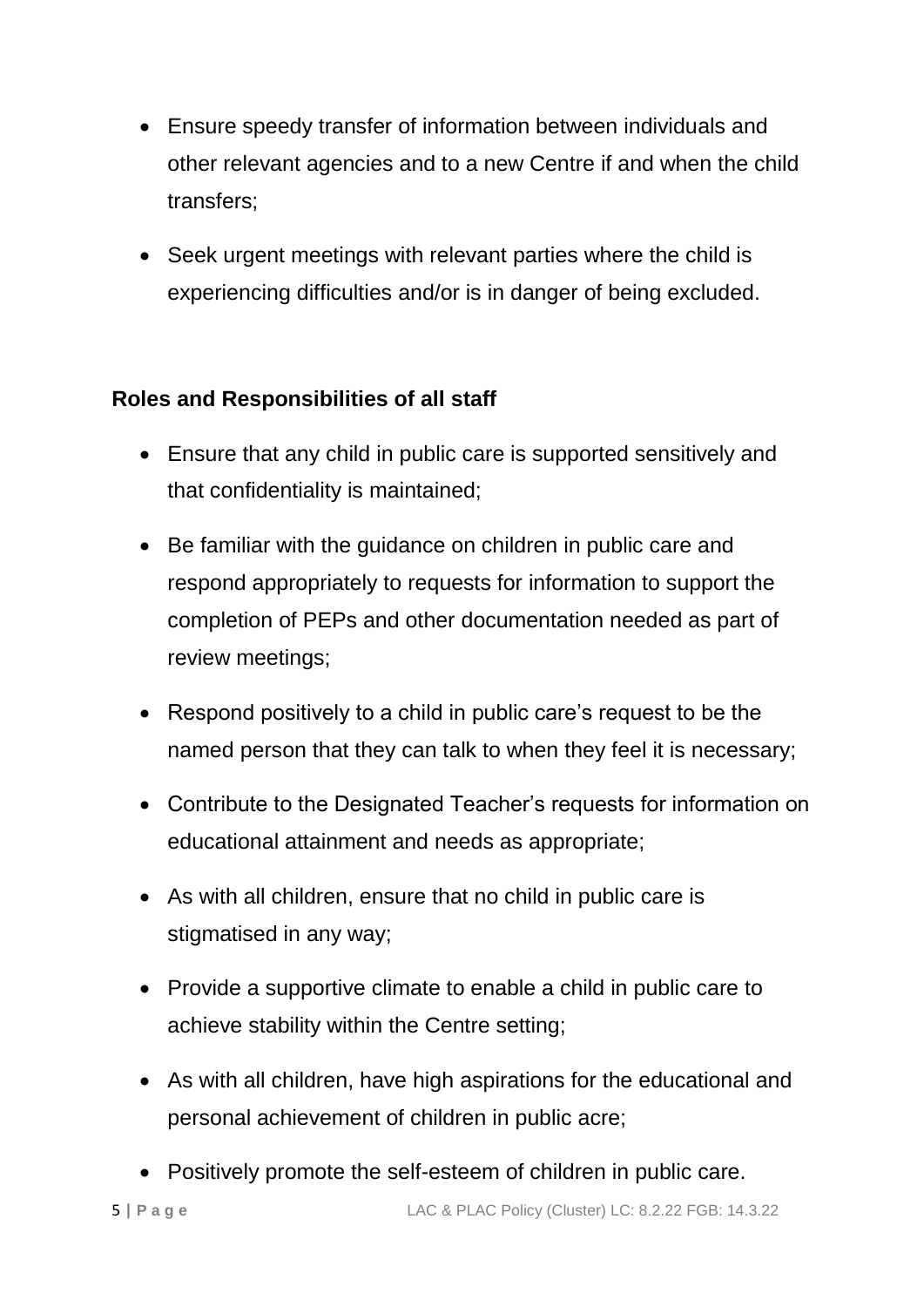## **Training**

The Executive Head Teacher, Head of School and designated teacher (where not the Executive Head or Head of School) will be responsible for ensuring all staff are briefed on the regulations and practice outlined in this policy.

## **Pupil Premium Plus (PP+) (February 2018 onwards)**

Looked-after children and children adopted from care, on a special guardianship or child arrangements order are eligible for PP+ funding

This is additional funding provided to help improve the attainment of looked-after and previously looked-after children and close the attainment gap between this group and their peers.

All pupil premium spending should take account of the specific needs of eligible pupils. Whilst there will be some overlap with needs of economically disadvantaged children who attract the pupil premium, looked-after and previously looked-after children's needs can be very different to others eligible for pupil premium. The extra funding provided by the PP+ reflects the significant additional barriers faced by lookedafter and previously looked-after children (see *special educational needs and mental health*). The designated teacher has an important role in ensuring the specific needs of looked-after and previously looked-after children are understood by the school's staff and reflected in how the school uses PP+ to support these children.

For looked-after children, PP+ funding is managed by the Virtual School Head (VSH) for the purpose of supporting their educational achievement. The VSH and schools, including the designated teacher, should work together to agree how this funding can most effectively be used to improve looked-after children's attainment. All PEPs should include information about how that looked-after child is benefitting from the use of PP+ funding to improve their attainment.

For previously looked-after children, PP+ funding is managed by the child's school. The amount a school receives is based on the number of eligible children recorded in the school's annual January School Census return to the Department for Education.